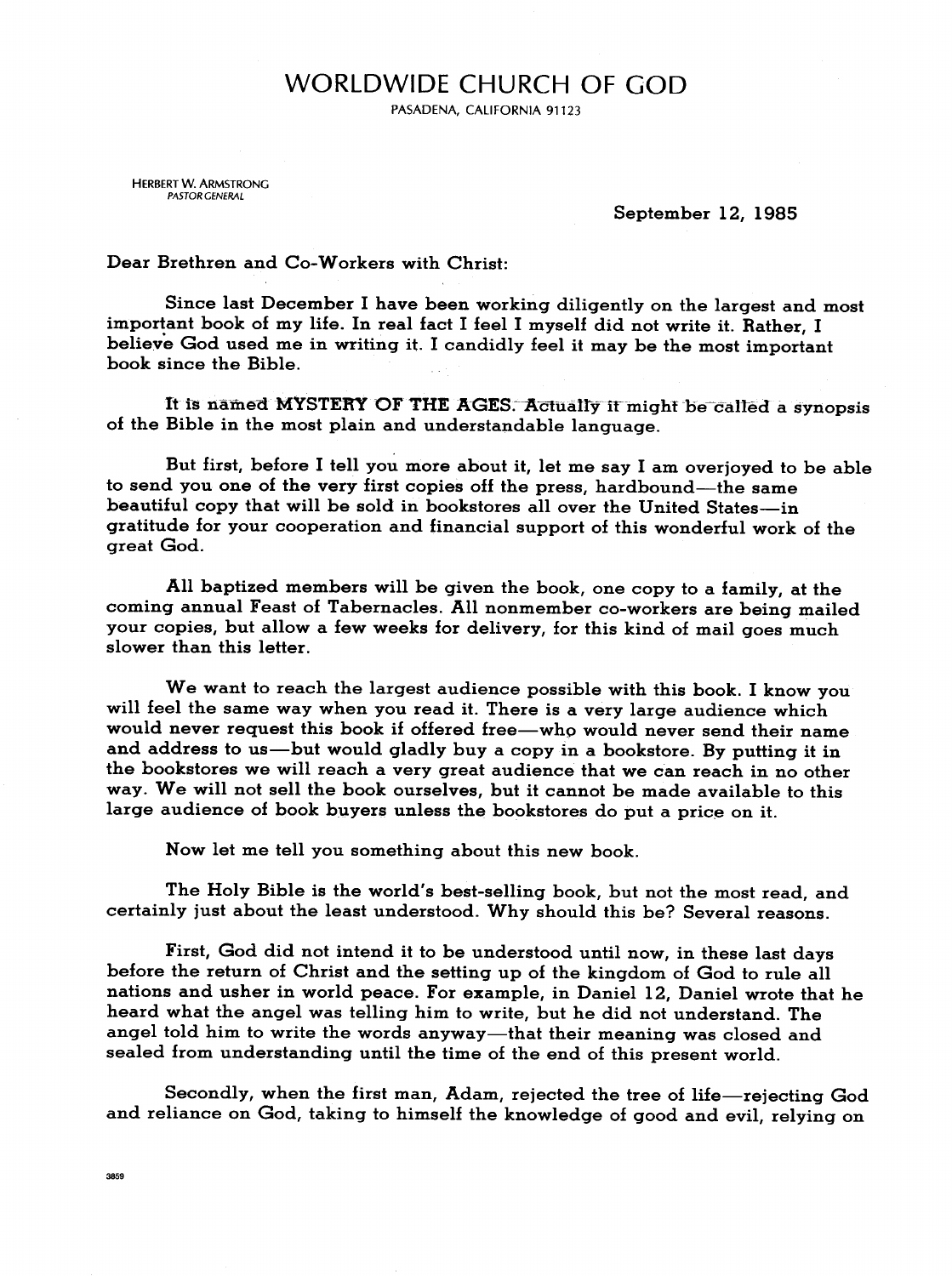himself instead of God-God closed the tree of life until the coming of Christ, the second Adam. And even then the gifts of the Holy Spirit and eternal life were still closed to all except those whom God the Father would draw to him through Jesus Christ (John 6:44). The natural mind of man cannot understand the Word of God except by and through the Holy Spirit dwelling within. We read in I Corinthians 2:9 that the human eye has not seen, nor the ear heard, nor has it entered into the human mind, the spiritual things of God. But, verse 10 says God does reveal those things to us through, and only through, the Holy Spirit dwelling in us. No matter how great the human mind-no matter how many PhDs or high degrees one may have after his name, he cannot understand what God has put in his Word-the Holy Bible-without the Holy Spirit. Jesus said, "I thank thee, O Father, Lord of heaven and earth, because thou hast hid these things from the wise and prudent, and hast revealed them unto babes [mentally, educationally]" (Matt. 11 :25). No others can understand the Bible, which is the Word of God.

Thirdly, the Bible has not been written like the books written by natural-minded humans. It is a coded book, like a jigsaw puzzle divided into thousands of parts, and cannot be understood except these many different parts are properly put together. And they will fit together in only one way. They must be put together "here a little, and there a little" (lsa. 28:10).

I feel like shouting "Glory, hallelujah" and "Praise God" that he has revealed his Word to his one true church through the Holy Spirit which he has given to us. Daniel 12 continues to say that in these last days the wise would understand but all others would not. The Bible says the fear of the Lord is the beginning of understanding, and a good understanding have they who do his commandments.

We of God's true church do keep God's commandments. But the churches of this world say the commandments were done away. Therefore their eyes, even though they do not realize it, are blinded to the truth as revealed in the Bible. That is why the churches of "traditional Christianity" do not and cannot understand the Bible.

This new book MYSTERY OF THE AGES does put the many "pieces of the jigsaw puzzle" properly together. Because the world has been unable to do this, the Bible and the things in the Bible have certainly been a mystery.

The Bible itself is a mystery to nearly all people. God and the nature of God-what God is like-God's purpose-have been a mystery. No religion on earth has ever truly understood just who and what God really is. Many people, and even different religions, have had some vague ideas about the unseen spirit world. Yet it has been a total mystery to them.

Even the appearance of mankind on the earth and any purpose for human existence are a mystery people have never understood. Human civilization as it has developed is a mystery people simply do not understand. They cannot understand why 20th century progress has made such phenomenal strides and yet its troubles and evils have escalated and multiplied.